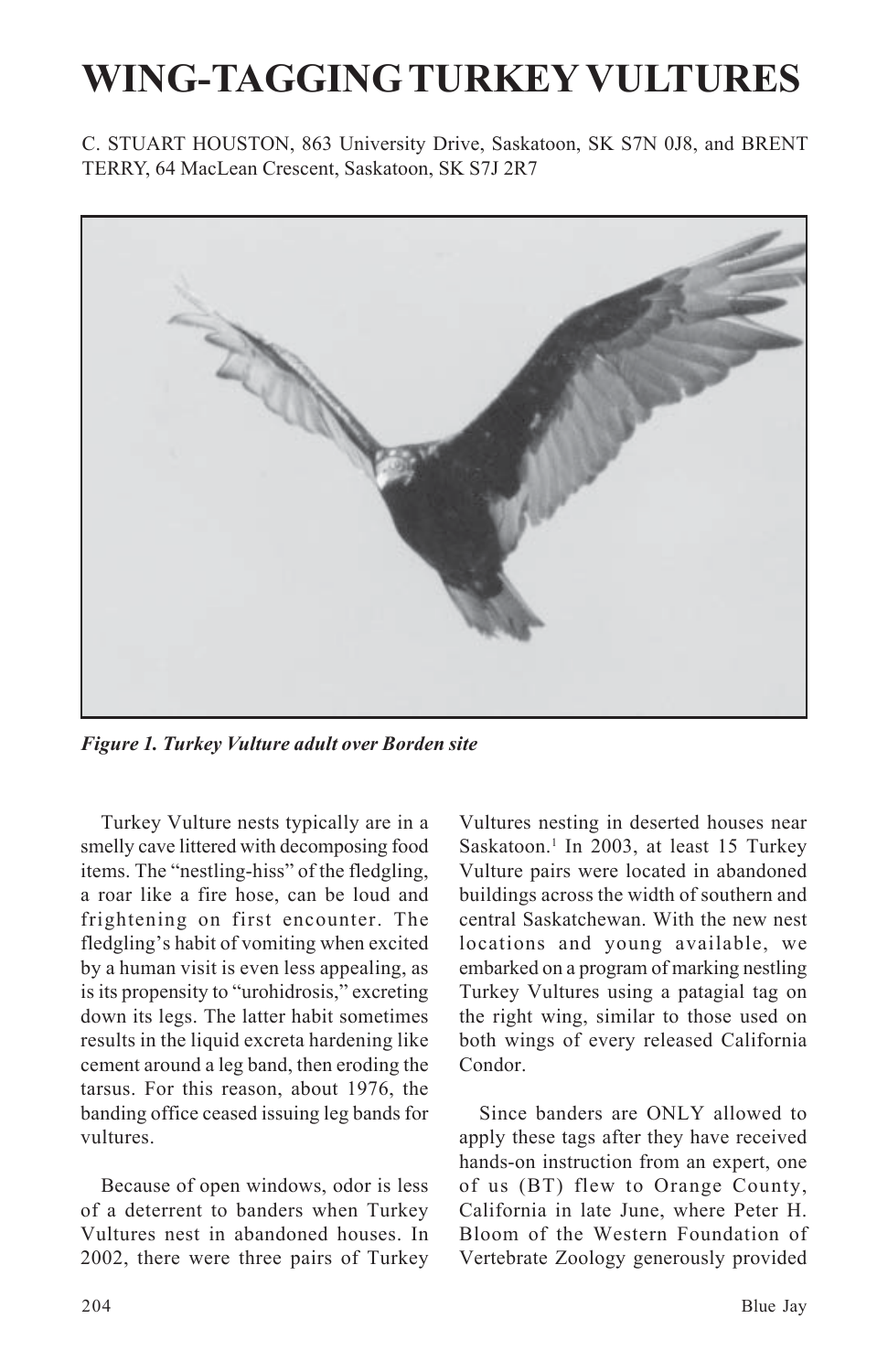

*Figure 2. Nestling Turkey Vultures at Borden, 23 and 25 days old, weighing 550 and 675 g.*

instruction and hospitality. BT observed Pete applying a patagial tag to a Turkey Vulture, and then did another under Pete's supervision. The tags, one portion on the dorsal side of the wing and the other on the ventral side, are made of herculite fabric with large white letters that can easily be read by telescope or binoculars. They are very similar to ear tags attached to cattle.

Figures 5-12 show the new nest sites where young were tagged in 2003. The nest near Smuts was in the building occupied last year and illustrated in a previous article.<sup>1</sup> The name of the person who found each nest is given in parentheses in the photo captions. All photographs in this article, with the exception of Figure 3, were taken by Brent Terry.

We learned of three nest failures in 2003. One in a brush pile near Leoville appeared to have been predated by raccoons. Racoons also took over the attic of a house where another pair of vultures had been seen. The third, a nest found by Art Pask in a granary south of Esterhazy, had a single egg hatch on June 9 but the nestling was in a small unventilated space near the roof and died in the heat wave in late August.

Fourteen young were tagged at the nine successful sites we visited. Young were tagged when they had a wingspan of five feet or more. Three nests (at Smuts, St. Louis, and Rabbit Lake) had one young



*Figure 3. Brent Terry and Michael Blom with a young Turkey Vulture tagged near Sturgis on 15 August 2003. Shirley Johnston*